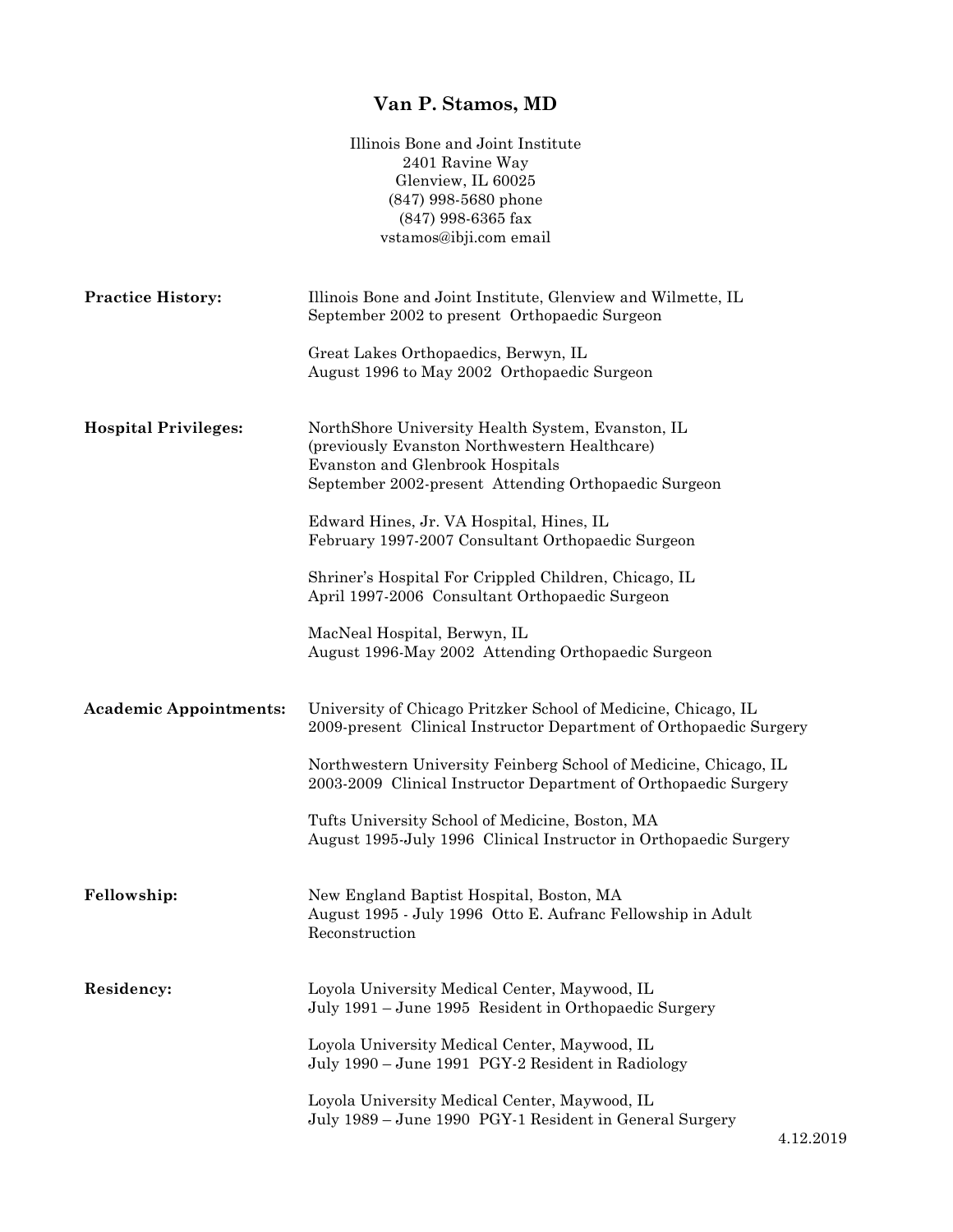| <b>Education:</b>                | Northwestern University Medical School, Chicago, IL<br>'85 '89 Doctor of Medicine                                               |
|----------------------------------|---------------------------------------------------------------------------------------------------------------------------------|
|                                  | Northwestern University, Evanston, IL<br>'83 - '85 Honors Program in Medical Education<br>Bachelor of Science in Medicine ('87) |
|                                  | Niles Township High School, West Division<br>Skokie, IL '79 - '83                                                               |
| Licensure/Certification:         | Fellow American Academy of Orthopaedic Surgery March 2000                                                                       |
|                                  | Diplomate American Board of Orthopaedic Surgery July 1998                                                                       |
|                                  | Recertification 2008 (valid until 12/31/2018)                                                                                   |
|                                  | Recertification 2017 (valid until 12/31/2028)                                                                                   |
|                                  | Active and participating in Maintenance of Certification                                                                        |
|                                  | State of Illinois Licensed Physician and Surgeon 1992 (active)                                                                  |
|                                  | State of Illinois Licensed Controlled Substance 1992 (active)                                                                   |
|                                  | United States DEA Controlled Substances Registration 1992 (active)                                                              |
|                                  | Diplomate National Board of Medical Examiners July 1990                                                                         |
|                                  | Commonwealth of Massachusetts Medical Licensure July 1995-April<br>1998 (expired)                                               |
| <b>Other Medical Employment:</b> | Consultant for Product Development, Smith and Nephew, Memphis, TN                                                               |
|                                  | Consultant for Product Development, DePuy (Johnson and Johnson)<br>Orthopaedics, Warsaw, IN                                     |
|                                  | Consultant for Product Development, Stryker Orthopaedics<br>(Howmedica/Osteonics), Mahwah, NJ                                   |
|                                  | Clinical Microbiology Laboratory Technician '86 - '89<br>Northwestern Memorial Hospital, Chicago, IL                            |
|                                  | Extern in Rehabilitation Medicine, '86<br>Rehabilitation Institute of Chicago, Chicago, IL                                      |
| Activities:                      | IBJI Board Member Representative to Health Information Services                                                                 |
|                                  | 2018-present                                                                                                                    |
|                                  | Member of Operations Committee IBJI 2016-present                                                                                |
|                                  | Chairman of Operations Committee IBJI 2016-2018                                                                                 |
|                                  | Member of Executive Committee IBJI 2016-2018                                                                                    |
|                                  | Member of Membership Committee, American Association of Hip and                                                                 |
|                                  | Knee Surgeons '05-'11 (past Chairman)                                                                                           |
|                                  | Member of Management Committee, IBJI Glenview-Wilmette '06-present                                                              |
|                                  | Head of Orthopaedic Operations, Glenbrook Hospital '06-'08                                                                      |
|                                  | Member Representative of Midwest Orthopaedic Network '03-'08                                                                    |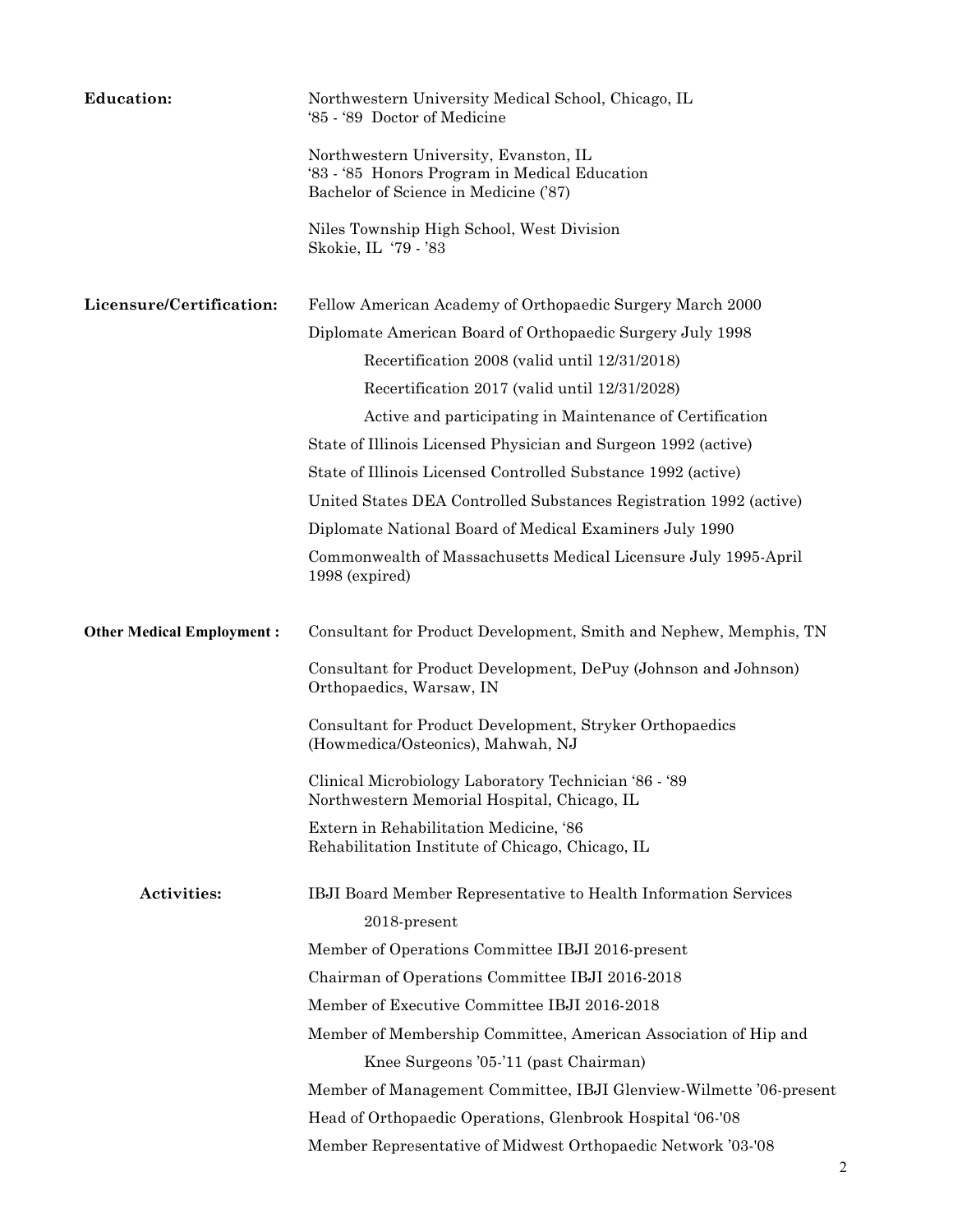|                                                   | Member MacNeal Department of Surgery Nominating Committee '00                                                                                                                                                                                                                                                                                |
|---------------------------------------------------|----------------------------------------------------------------------------------------------------------------------------------------------------------------------------------------------------------------------------------------------------------------------------------------------------------------------------------------------|
|                                                   | Member MacNeal Surgical Quality Assurance Committee '98-'01                                                                                                                                                                                                                                                                                  |
|                                                   | Associate Editor Loyola University Chicago Orthopaedic Journal '92-'93                                                                                                                                                                                                                                                                       |
|                                                   | President, NUMS Student Senate, '86-'87                                                                                                                                                                                                                                                                                                      |
|                                                   | Class Representative, NUMS Student Senate, '85-'89                                                                                                                                                                                                                                                                                           |
|                                                   | Chosen to attend 74th Annual Clinical Congress of the American College<br>of Surgeons 4 <sup>th</sup> year medical student program (only one<br>student from<br>each medical school), '88 Chicago IL                                                                                                                                         |
|                                                   | Executive Director, Children's Charities of Chicago                                                                                                                                                                                                                                                                                          |
|                                                   | St. Demetrios Church volunteer, Chicago, IL                                                                                                                                                                                                                                                                                                  |
| Societies/Awards:                                 | American Association of Hip and Knee Surgeons November 2001-present                                                                                                                                                                                                                                                                          |
|                                                   | American Academy of Orthopaedic Surgeons 1995-present                                                                                                                                                                                                                                                                                        |
|                                                   | American Medical Association 1987 - 2001                                                                                                                                                                                                                                                                                                     |
|                                                   | Illinois State Medical Society 1987 - 2001                                                                                                                                                                                                                                                                                                   |
|                                                   | Chicago Medical Society 1987 - 2001                                                                                                                                                                                                                                                                                                          |
|                                                   | Hellenic Professional Society                                                                                                                                                                                                                                                                                                                |
|                                                   | Alpha Tau Omega Fraternity, past social chairman                                                                                                                                                                                                                                                                                             |
|                                                   | National Honor Society, past secretary                                                                                                                                                                                                                                                                                                       |
|                                                   | National Merit Finalist                                                                                                                                                                                                                                                                                                                      |
|                                                   | American Legion Award for Leadership                                                                                                                                                                                                                                                                                                         |
| Research/Publications/                            |                                                                                                                                                                                                                                                                                                                                              |
| <b>Exhibits/Presentations/</b><br><b>Faculty:</b> | Publication, Hazelwood KJ, O'Rourke M, Stamos VP, McMillan RD,<br>Beigler DJ, Robb WJ, "Case series report: Early Cement-Implant Interface<br>Fixation Failure in Total Knee Replacement" In The Knee 2015                                                                                                                                   |
|                                                   | Faculty, AAOS Total Joint Arthroplasty for Orthopaedic Residents<br>Rosemont, IL April 2014                                                                                                                                                                                                                                                  |
|                                                   | American Association of Hip and Knee Surgeons 20 <sup>th</sup> Annual Meeting<br>Moderator Hip Topics Dallas, TX 2010                                                                                                                                                                                                                        |
|                                                   | Publication, Hacek DM, Robb WJ, Paule SM, Kudrna JC, Stamos VP,<br>Peterson LR, "Staphylococcus Aureus Nasal Decolonization in Joint<br>Replacement Surgery Reduces Infection" In Clin Orthop Relat Research,<br>466(6) pp 1349-1355 2008                                                                                                    |
|                                                   | Publication, Iorio R, Robb WL, Healy DJ, Berry DJ, Hoack RF, Lewellen<br>DG, Trousdale RT, Jiranek WA, Stamos VP, Parsley BS, "Orthopaedic<br>Surgeon Workforce and Volume Assessment for Total Hip and Knee<br>Replacement in the United States: Preparing for an Epidemic" In Journal<br>of Bone and Joint Surgery, 90-A pp 1598-1605 2008 |
|                                                   | Faculty, Masters Revision Joint Arthroplasty Course, presentation and<br>cadaver demonstration revision THA and TKA                                                                                                                                                                                                                          |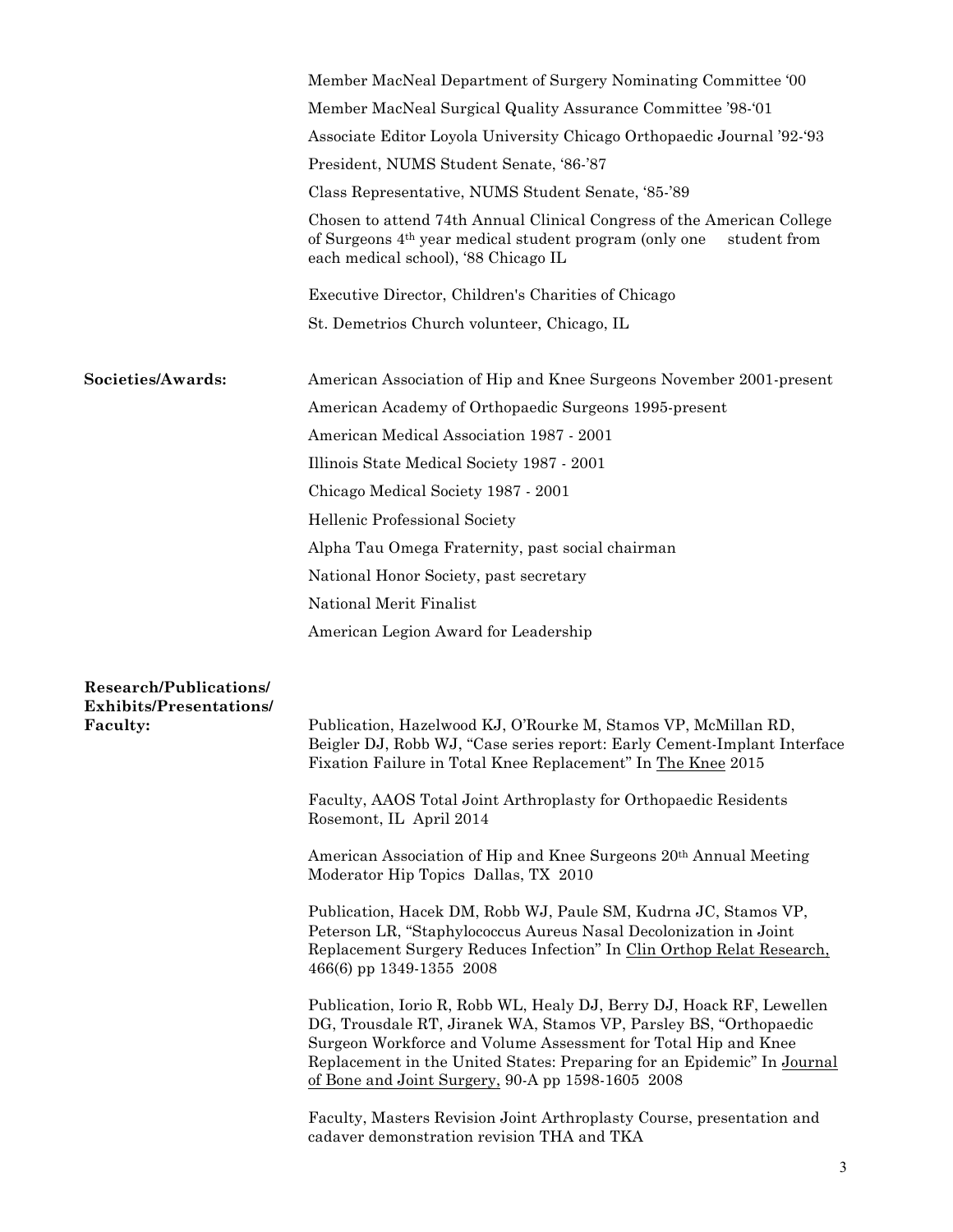**"**Use of Modular Stems in Revision THA" "Principles of Revision TKA and Exposure Options" "Management of Bone Loss in Revision Total Knee Arthroplasty" Phoenix, AZ September, 2006

Faculty, Contemporary Techniques in Revision and Primary Hip and Knee Arthroplasty, Presentation and Demonstration "AVN (Osteonecrosis): The Unresolved Problem-How I Treat it" "Hip Surface Replacement: A Repeat of History or a New Frontier?" "Femoral Component Rotation Techniques (TKA 101)" Chicago, IL July, 2006

Computer Assisted Surgery Hip Surgeon Advisory Meeting, Presentation and Moderator, "Acetabular Component Positioning Utilizing the Sciatic Notch as an Internal Landmark" Orthopaedic Learning Center, Rosemont IL

Joint Arthroplasty Consensus Panel Meeting, Presentation "Bearing Options in Total Hip Arthroplasty: Metal on Metal" Chicago, IL June, 2006

Presentation, "The Case for a Modular Revision and Primary Stem", DePuy Dinner Meeting, Gibson's, Chicago, IL April, 2006

Faculty, North American Hip and Knee Symposium, presentation and moderator

"The Case for Femoral Component Modularity in Revision (and Primary) Total Hip Arthroplasty" Copper, CO February, 2006

Book Chapter: StamosVP, Bono JV. Management of the Stiff Total Knee Arthroplasty, In: Revision Total Knee Arthroplasty. Bono JV, Scott RD editors Springer Science + Business Media, Inc. New York 2005

Development team meeting, Image Free Computer Assisted Total Hip Arthroplasty, Phoenix, AZ December, 2005

Presentation, Loyola University Medical Center Department of Orthopaedic Surgery "Bearing Options in Total Hip Arthroplasty: Decisions, Decisions, Decisions" Chicago, IL November, 2005

Revision Joint Replacement Consensus Panel Meeting Ortho Indy Hospital, Indianapolis, IN November, 2005

Faculty, Total Hip Arthroplasty Today, Presentation and Moderator "Acetabular Component Positioning and (avoiding) Dislocation" New England Baptist Hospital, Boston, MA October, 2005h

Faculty, Surgical Decisions and Advancements in Primary Hip and Knee Replacement, presentation "Design Rationale and Use of Rotating Platform Total Knee Arthroplasty" Chicago, IL September, 2005

Faculty, Maximizing Performance in the High Demand Patient, presentation, moderator, surgical demonstration "Computer Assisted Orthopaedic Surgery for THA" "Ci Computer Assisted TKA Demonstration" Chicago, IL July, 2005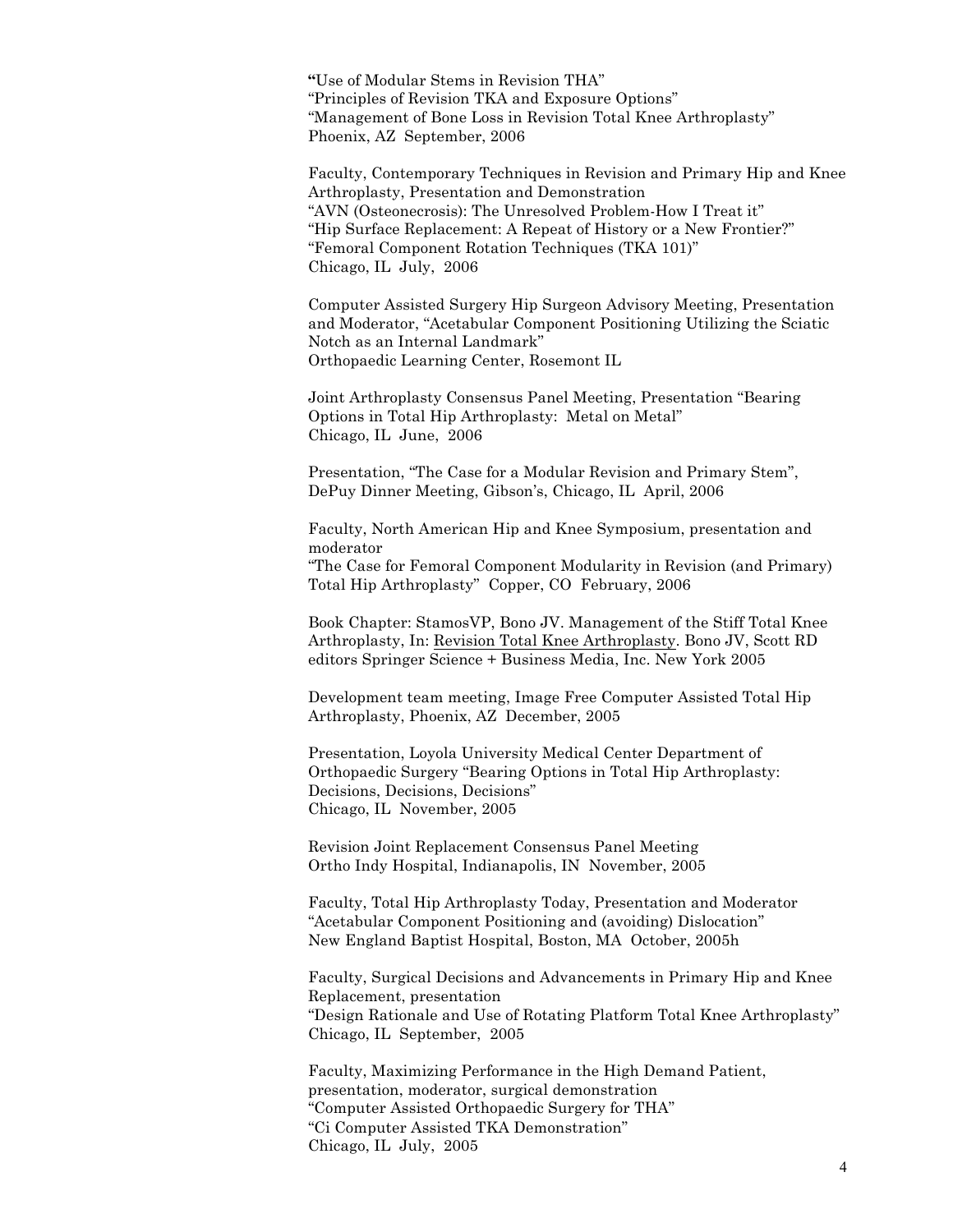Faculty, Minimally Invasive Hip Arthroplasty Techniques, presentation "Alternative Bearings in Total Hip Arthroplasty" Orthopaedic Learning Center, Rosemont, IL July, 2005

Faculty, Hot Topics in Hips and Knees, presentations and moderator "Femoral Component Choices in THA: The Extensively Coated Stem" "Femoral Stem Options in Revision Total Hip Arthroplasty" "MIS Total Knee Arthroplasty" Bacara, Santa Barbara, CA June, 2005

Core Conference Presentation "Total Knee Arthroplasty; from the Simple to the Sublime" Evanston Hospital, Evanston, IL April, 2005

Faculty, Transforming Orthopaedics 2005, presentations and surgical demonstrations "Management of Severe Varus Deformity in TKA" "Extensor Mechanism Reconstruction in TKA" Whistler, British Columbia, Canada March, 2005

Publication, Dixon MC, Scott RD, Schai PA, Stamos VP, "A Simple Capsulorrhaphy in a Posterior Approach for Total Hip Arthroplasty" In Journal of Arthroplasty, Vol. 19 pp 373-376 2004

Faculty, Symposium on Minimally Invasive Surgery in Total Joint Arthroplasty, presentations and cadaveric demonstrations, "MIS Posterior Approach for Total Hip Arthroplasty" "MIS Mid-Vastus Approach for Total Knee Arthroplasty" "Computer Assisted Orthopaedic Surgery for TKA (A Work in Progress)" Athens, Greece October, 2004

Symposium Presentation: Treatment of Hip and Knee Arthritis, Deerfield Seniors Group, Deerfield, IL October, 2004

Revision Hip Focus Group Leader, in conjunction with DePuy, Rosemont, IL September, 2004

Faculty, Modern Advancements in Joint Replacement, Presentation "Solutions to the Unstable Total Hip Arthroplasty" Kohler, WI July, 2004

Faculty, Maximizing Performance in the High Demand Patient, Moderator and presentation "Implant Choices for the High Demand THA Patient", Chicago, IL July, 2004

Presenter/Moderator/Live Surgery (Live Demonstration of TKA, presentation of "Surgical Fundamentals of TKA", Moderator of live THA), DePuy sales training, Glenbrook Hospital, May, 2004

Symposium Presentation: Treatment of Hip and Knee Arthritis, Greek-American Nursing Home, Wheeling, Illinois April, 2004

Faculty, State of the Art in Orthopaedics 2004; Snowbird, Utah February, 2004 (Adult Hip and Knee Reconstruction)

**"**Alignment Issues in TKA; From the Simple to the Sublime" Stamos, V.P., ENH Orthopaedic Grand Rounds, Evanston, IL January, 2003

Faculty, State of the Art in Orthopaedics 2002; Whistler, British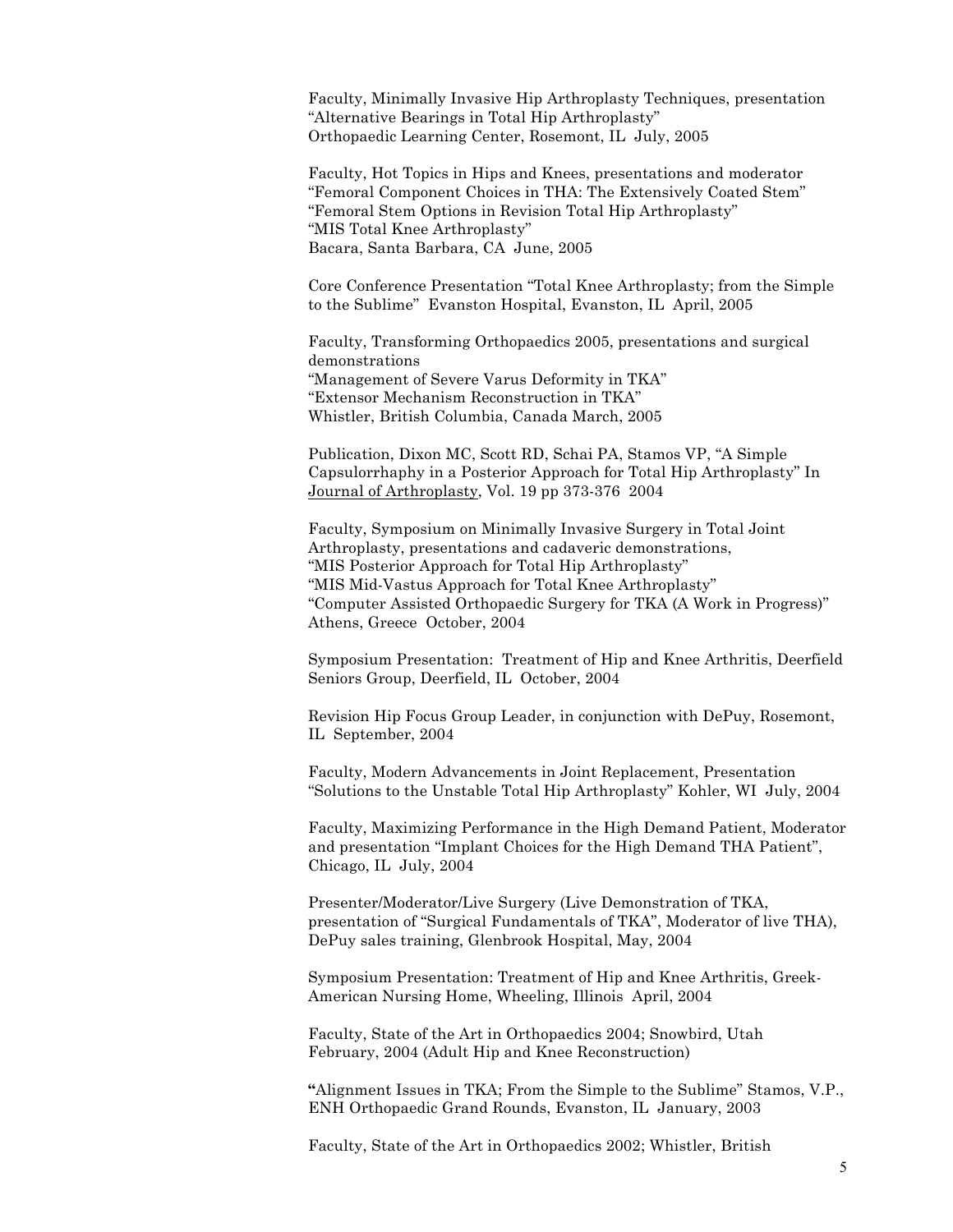Columbia, Canada March, 2002 (Adult Hip and Knee Reconstruction)

Book Chapter: Stamos VP, Bono JV. Management of the Stiff Total Knee Arthroplasty. In: Surgical Techniques in Total Knee Arthroplasty. Scuderi GR, Tria AJ editors Springer-Verlag New York Inc. 2002

Faculty, "Advancements in Total Hip and Knee Arthroplasty" (Management of the Valgus Knee/Patient Management Issues in Total Hip Arthroplasty) Chicago, IL May 2001

Faculty, State of the Art in Orthopaedics 2001; Whistler, British Columbia, Canada March, 2001

**"**Management of the Valgus Knee in Total Knee Arthroplasty" Stamos, V.P., Loyola University Department of Orthopaedic Surgery Grand Rounds, Maywood, IL November, 1999

Course Chairman with John Martell, MD "Advancements in Total Hip and Knee Arthroplasty" Chicago, IL June 1999

"Surgical Approach to the Valgus Knee" Stamos, V.P., Advancements in Total Hip and Knee Arthroplasty" Chicago, IL June 1999

"Management of Bone Deficiency in Revision Total Knee Arthroplasty" Stamos, V.P., Advancements in Total Hip and Knee Arthroplasty Chicago, IL June 1999

"Patient Management Issues in Total Hip Arthroplasty" Stamos, V.P., Advancements in Total Hip and Knee Arthroplasty Chicago, IL June, 1999

Faculty, State of the Art in Orthopaedics 1999; Olympic Valley, CA March, 1999 (Adult Hip and Knee Reconstruction)

AAOS Summer Institute, Complex Primary and Revision Total Hip Arthroplasty; Instructor, Rosemont, IL September 1998

"Long Bone Trauma (Is it Fractured or is it Broken?)" Stamos, V.P., Trauma Lecture Series, MacNeal Hospital Continuing Medical Education, Berwyn, IL June, 1998

Faculty, State-of-the-Art in Orthopaedics 1998 Hip and Knee Replacement and Medical Economics Summit; Olympic Valley, CA February 1998

"Management of Bone Deficiency in Total Knee Arthroplasty" Stamos, V.P., The Charles M. Schwartz, MD First Annual Memorial Lecture, Loyola University Medical Center, Maywood, IL September, 1997

"I've Fallen and I Can't Get Up! (Hip Fractures in the Elderly)" Stamos, V.P., Trauma Lecture Series, MacNeal Hospital Continuing Medical Education, Berwyn, IL April, 1997

"Injuries to the Acetabular Labrum: Classification, Outcome, and Relationship to Degenerative Arthritis" Wardell, S.R., McCarthy, J.C., Mason, J.B., Stamos, V.P., Bono, J.V., AAOS Paper, San Francisco, CA February, 1997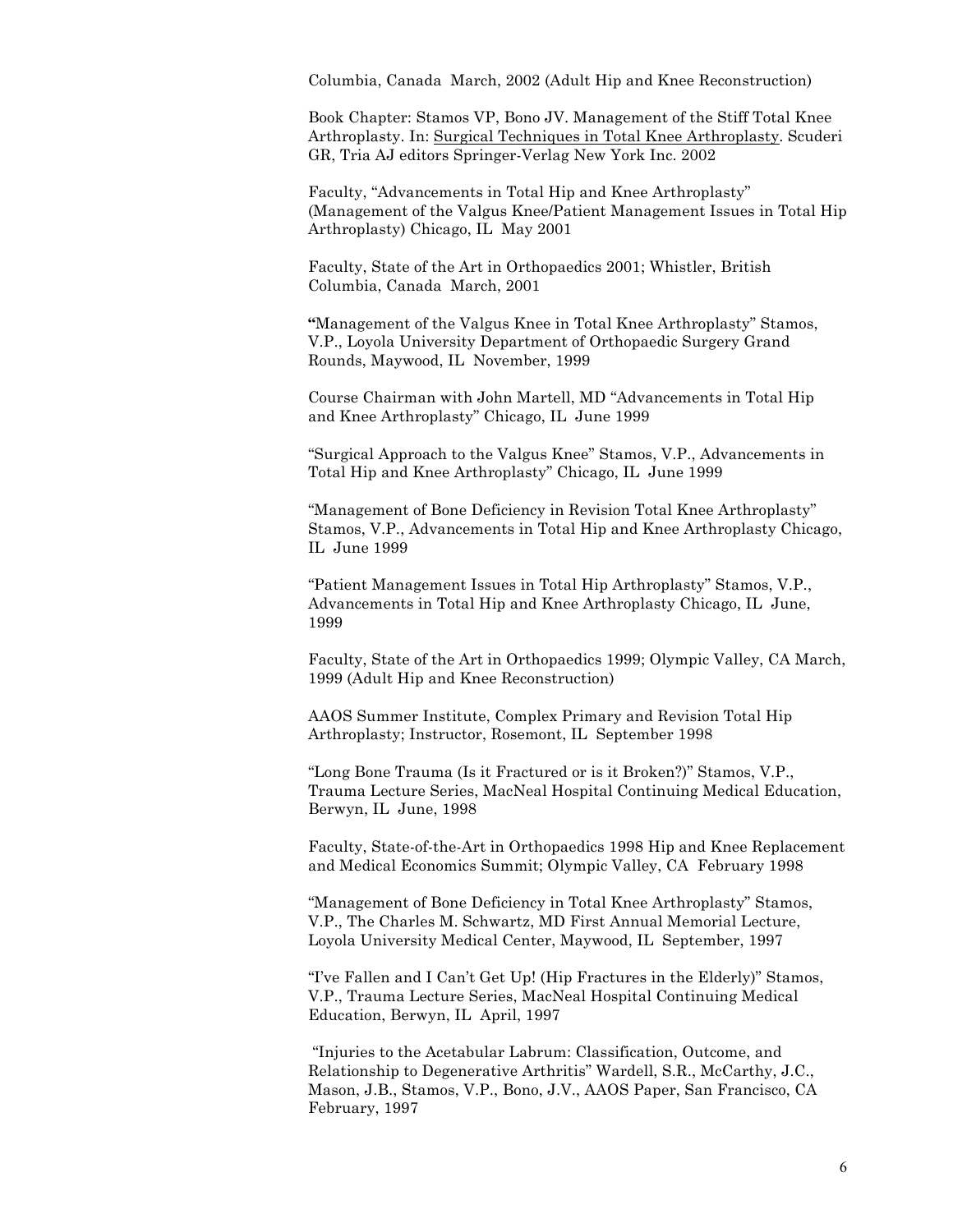"Radiologic Assessment of Posterolateral Acetabular Defects in Revision Total Hip Arthroplasty: A Cadaveric Study" Mason, J.B., Wardell, S.R., Stamos, V.P., Newberg, A.H., Bierbaum, B.E., Mattingly, D.A., AAOS Scientific Exhibit, San Francisco, CA February, 1997

"Management of Patella Infera After Total Knee Arthroplasty" Wardell, S.R., Mason, J.B., Stamos, V.P., Scott, R.D., AAOS Poster Exhibit, San Francisco, CA February, 1997

"Use of Modular Components in Revision Surgery" Bierbaum, B.E., Stamos, V.P., Mason, J.B., Wardell, S.R., State of the Art in Hip and Knee Replacement 1996: Technological Enhancements to Reduce Wear and Enhance Longevity, Banff, Canada March, 1996

"Porous Coated Femoral Stems: 5-10 Year Results" Bierbaum, B.E., Stamos, V.P., Mason, J.B., Wardell, S.R., State of the Art in Hip and Knee Replacement 1996: Technological Enhancements to Reduce Wear and Enhance Longevity, Banff, Canada March, 1996

"Tibial Intramedullary Alignment in Total Knee Arthroplasty" Bono, J.V., Wardell, S.R., Mason, J.B., Stamos, V.P., AAOS Scientific Exhibit, Atlanta, GA February, 1996

"Revision Total Hip Arthroplasty, Controversies in Fixation of the Stem: The Role of Modularity" Bierbaum, B.E., Stamos, V.P., Mason, J.B., Wardell, S.R., AAOS Instructional Course Lecture, Atlanta, GA February, 1996

"Is the Charnley Low-Friction Arthroplasty Still the Standard of Care?" Bierbaum, B.E., Stamos, V.P., Mason, J.B., Wardell, S.R., Rocky Mountain Traumatologic Society, Aspen, CO January, 1996

"Acetabular Revision Utilizing a Bipolar Prosthesis: Average Five Year Follow-up" Turner, R.H., Wardell, S.R., Stamos, V.P., Mason, J.B., New England Orthopaedic Society, Boston, MA November, 1995

"Clinical and Radiographic Results of a Microstructured Stem: Seven to Ten Year Follow-up" Bierbaum, B.E., Stamos, V.P., Mason, J.B., Wardell, S.R., 10th Annual Joint Replacement Symposium, Palm Beach, FL November, 1995

"Fixation, Polyethylene Wear, and Osteolysis with a Press-fit Dual Geometry Acetabulum: Seven to Ten Year Follow-up" Bierbaum, B.E., Stamos, V.P., Mason, J.B., Wardell, S.R., 10th Annual Joint Replacement Symposium, Palm Beach, FL November, 1995

"Periprosthetic Osteolysis in Total Hip Arthroplasty" Bierbaum, B.E., Stamos, V.P., Mason, J.B., Wardell, S.R., Gartland Memorial Lecture Philadelphia Orthopaedic Society, Philadelphia, PA October, 1995

"Hydroxylapatite in Total Hip Arthroplasty" Bierbaum, B.E., Stamos, V.P., Mason, J.B., Wardell, S.R., 7th Annual Conference on Techniques and Science for Successful Joint Arthroplasty, Burlington, VT October, 1995

"The Use of Bone Grafts in Total Knee Arthroplasty" Bierbaum, B.E., Stamos, V.P., Mason, J.B., Wardell, S.R., 7th Annual Conference on